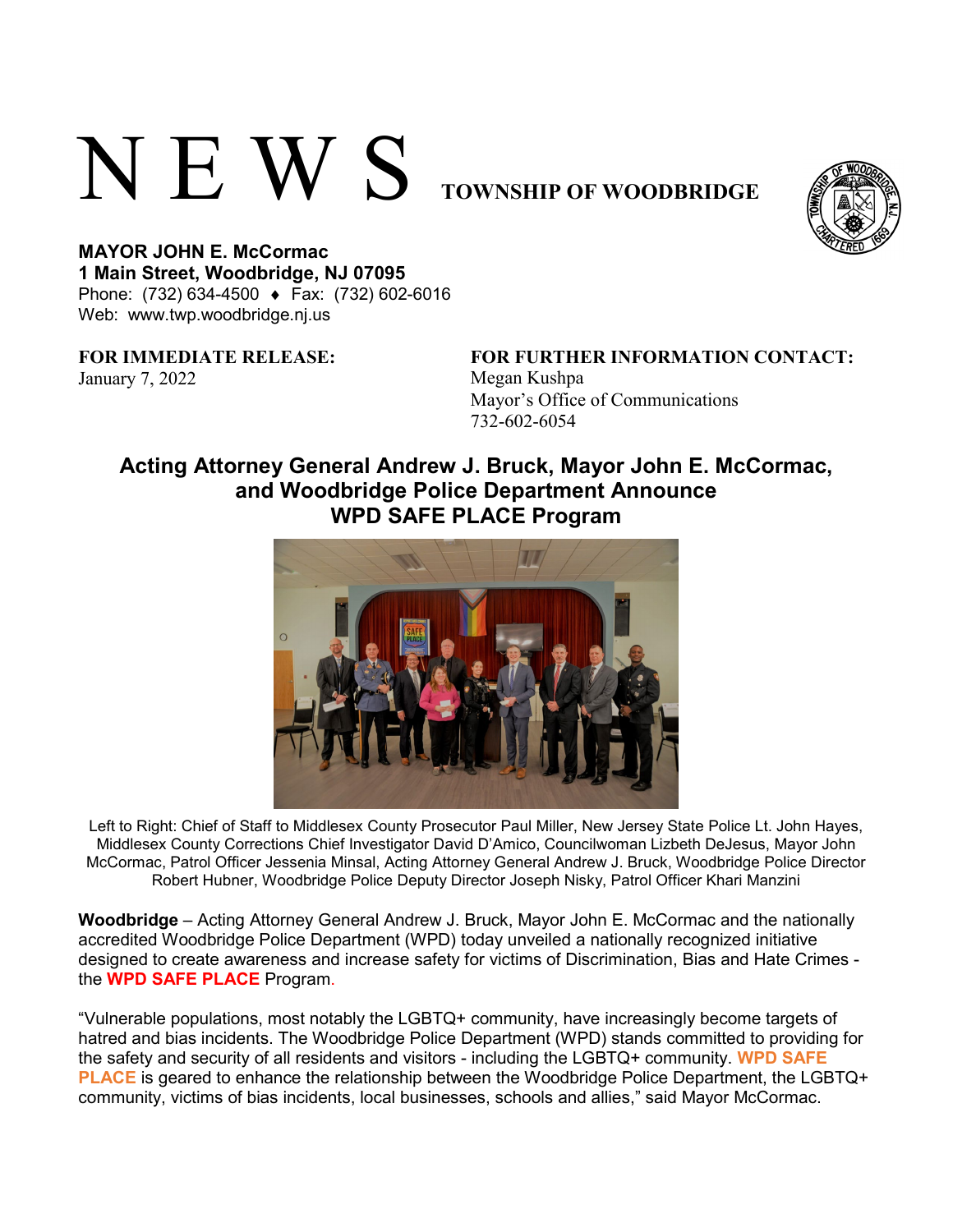"I applaud the Woodbridge Police Department for implementing the Safe Place Program, and demonstrating their commitment to preventing and reducing anti-LGBTQ+ crimes," said Acting Attorney General Andrew J. Bruck. "Initiatives like this can potentially save lives, and send a clear message to New Jersey's most vulnerable residents that their safety matters."



Acting Attorney General Andrew Bruck Speaking on the Woodbridge Safe Place Program

Woodbridge Police Director Robert Hubner reported that the goal of the **WPD SAFE PLACE** program is to reduce crimes of hate while demonstrating a Township-wide "no tolerance" policy toward discrimination. WPD Community Affairs Officers have undertaken the mission to engage Woodbridge Township businesses, places of worship, schools, recreation facilities and other locations to participate in the **WPD SAFE PLACE** program.

The WPD provides program information and specially designed decals to the participating allies encouraging those locations and entities to clearly post the signage at the entrance(s) and publicly visible areas in their premise as the symbol of a safe haven for victims of LGBTQ+ crime. If a victim of a bias incident enters the Safe Place, an ally will be able to provide a list of resources compiled by the Woodbridge Police Department or assist the victim in contacting the appropriate police and/or support services.



Woodbridge Police Department's LGBTQ Liaison Officer Khari Manzini